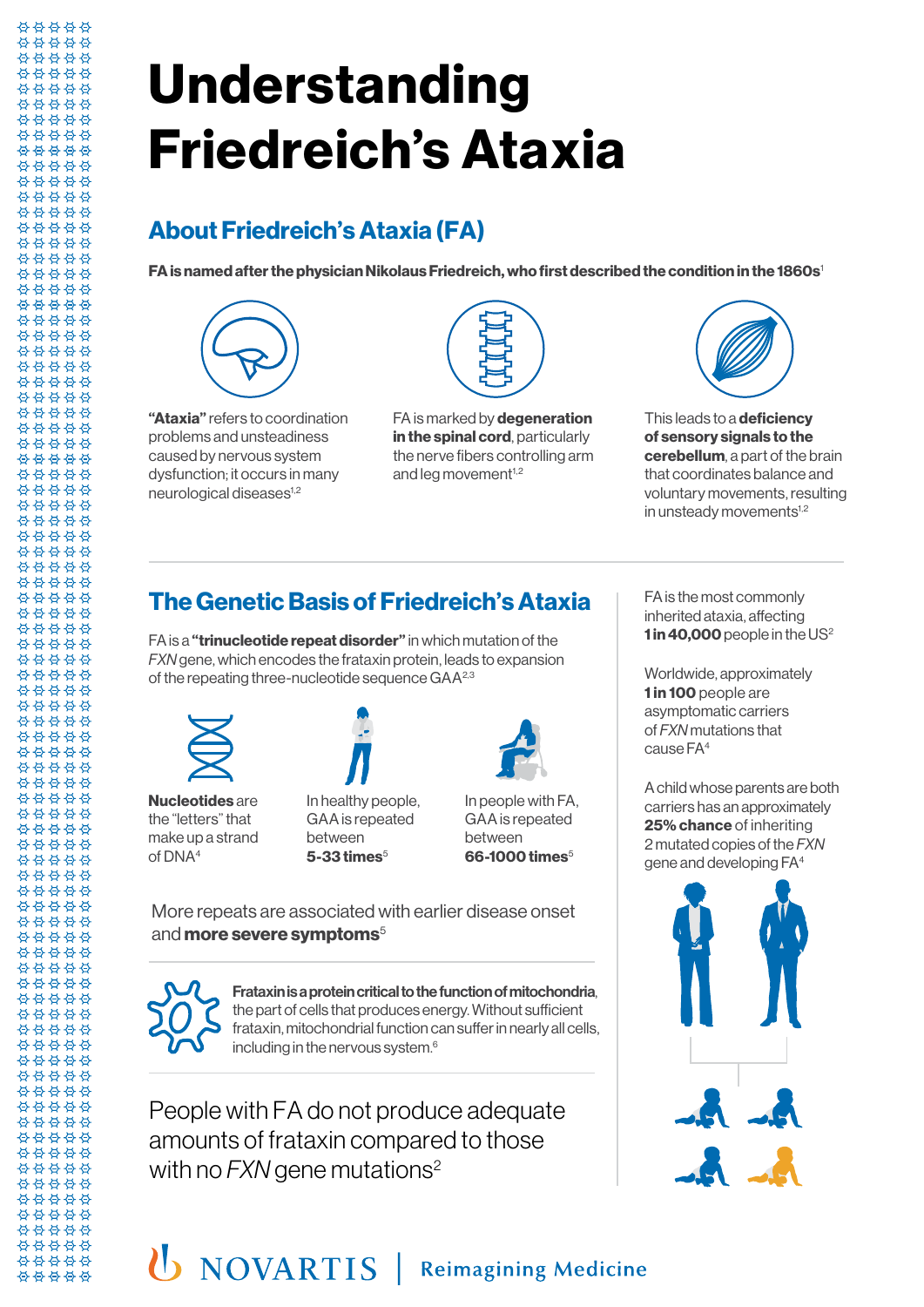### **FA Characteristics and Symptoms Timeline**

88888 \*\*\*\*\* 88888 \*\*\*\*\* 88888 88888 \*\*\*\*\* \*\*\*\*\* \*\*\*\*\* 00000 \*\*\*\*\* \*\*\*\*\* \*\*\*\*\* 00000 \*\*\*\*\* 88888 88888 88888 \*\*\*\*\* \*\*\*\*\* \*\*\*\*\* \*\*\*\*\* \*\*\*\*\* \*\*\*\*\* \*\*\*\*\* \*\*\*\*\* 88888 \*\*\*\*\* 88888 88888 88888 \*\*\*\*\* 88888 \*\*\*\*\* \*\*\*\*\* \*\*\*\*\* \*\*\*\*\* \*\*\*\*\* \*\*\*\*\* 88888 88888 00000 88888 88888 88888 \*\*\*\*\* \*\*\*\*\* \*\*\*\*\* 88888 \*\*\*\*\* 88888 \*\*\*\*\* 88888 \*\*\*\*\* 88888 \*\*\*\*\* \*\*\*\*\* \*\*\*\*\* \*\*\*\*\* \*\*\*\*\* 88888 88888 \*\*\*\*\* 88888 \*\*\*\*\* 00000 \*\*\*\*\* \*\*\*\*\* \*\*\*\*\* 88888 \*\*\*\*\* \*\*\*\*\* 88888 88888 88888 \*\*\*\*\* \*\*\*\*\* \*\*\*\*\* 00000 \*\*\*\*\*

\*\*\*\*\* 88888



# **The age of onset of the disease varies substantially among patients**<sup>9</sup>